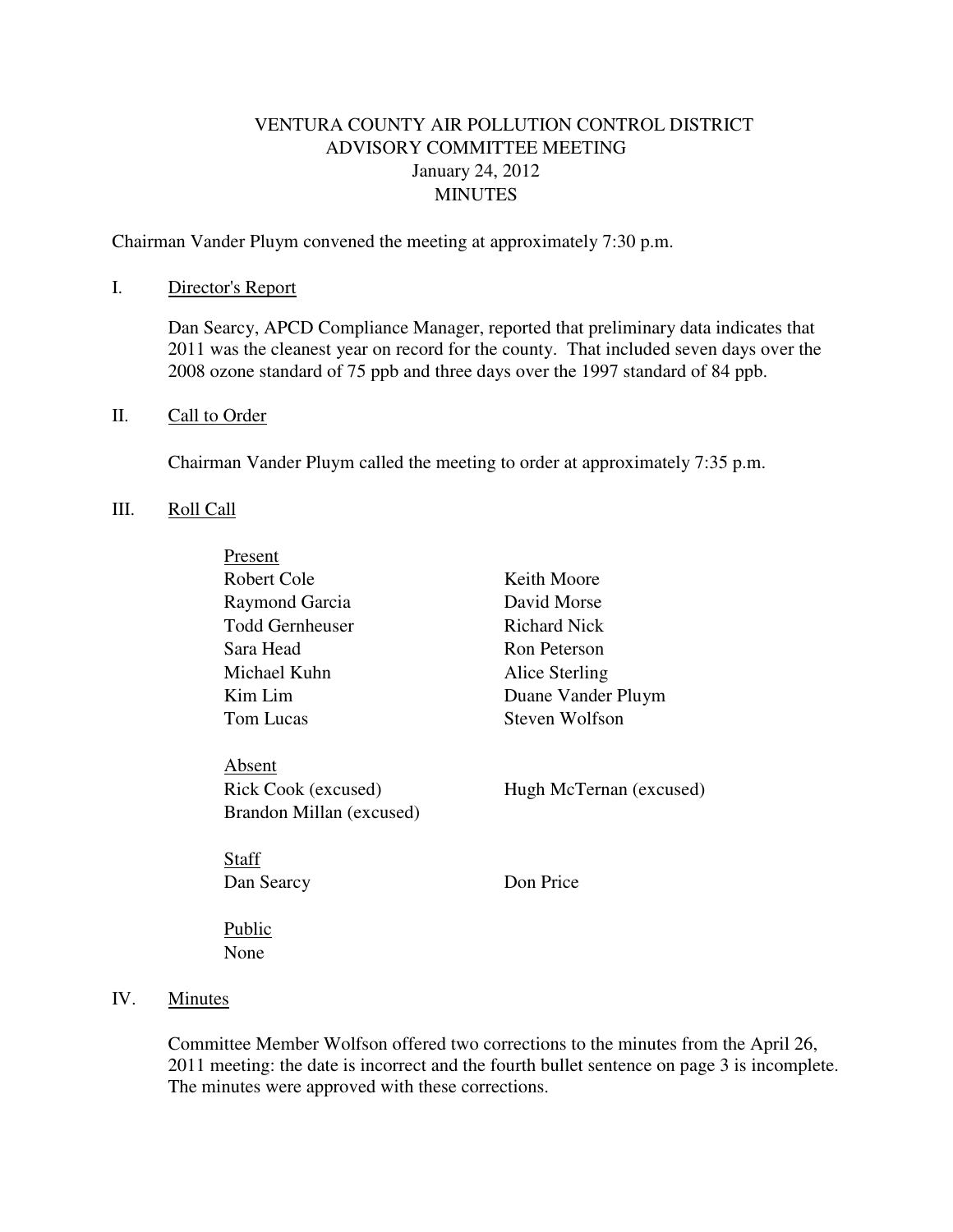Ventura County APCD Advisory Committee Minutes - January 24, 2012 Page 2

#### V. Committee Comment

Committee Member Moore requested a presentation on state law AB32. Don Price stated that staff will take it under advisement.

Committee Member Cole requested a discussion of greenhouse gas information provided by a website that analyzes the work of the IPCC. The site indicates that the IPCC has underestimated some impacts. The site is <www.global-warming-forecasts.com>. Don Price stated that staff will take it under advisement.

Committee Member Morse asked Mr. Searcy if there is a correlation between rainfall and pollutants in any given year. Mr. Searcy stated that increased rain could mean lower temperatures, which could in turn reduce ozone formation. Committee Member Vander Pluym noted that rain has more impact on particulate pollution than ozone pollution.

#### VI. Public Comment

There was no public comment.

#### VII. Election of Officers

The annual election of officers was held. Committee Member Cole was elected chair and Committee Member Head was reelected vice-chair by unanimous voice vote. Committee Member Cole took over the meeting as chair.

#### VIII. New Business

### A. Proposed Repeal of Rule 37, Project XL

Don Price, of District Staff, presented the proposal for the repeal of Rule 37, *Project XL*. The rule is specific to Imation, which manufactured magnetic tape products at a facility in Camarillo. Project XL is an EPA program for the development of innovative approaches to environmental issues. Imation's tape manufacturing process involved applying different coatings for different products. The Project XL agreement allowed the company to switch coatings more easily than when subject to the requirements of the District Permit to Operate. After rejecting a "Covenant" for implementation of Project XL, EPA approved a "Final Project Agreement" in 1999. Rule 37 was adopted on September 8, 1999, with final implementation on February 1, 2000. Imation Camarillo no longer exists. The Title V permit was rendered inactive in 2009 and the 150 tons of ROC retired.

Committee Member Lucas asked if the facility could be reactivated. Mr. Price state that the buildings no longer contain any coating equipment and other business' occupy the